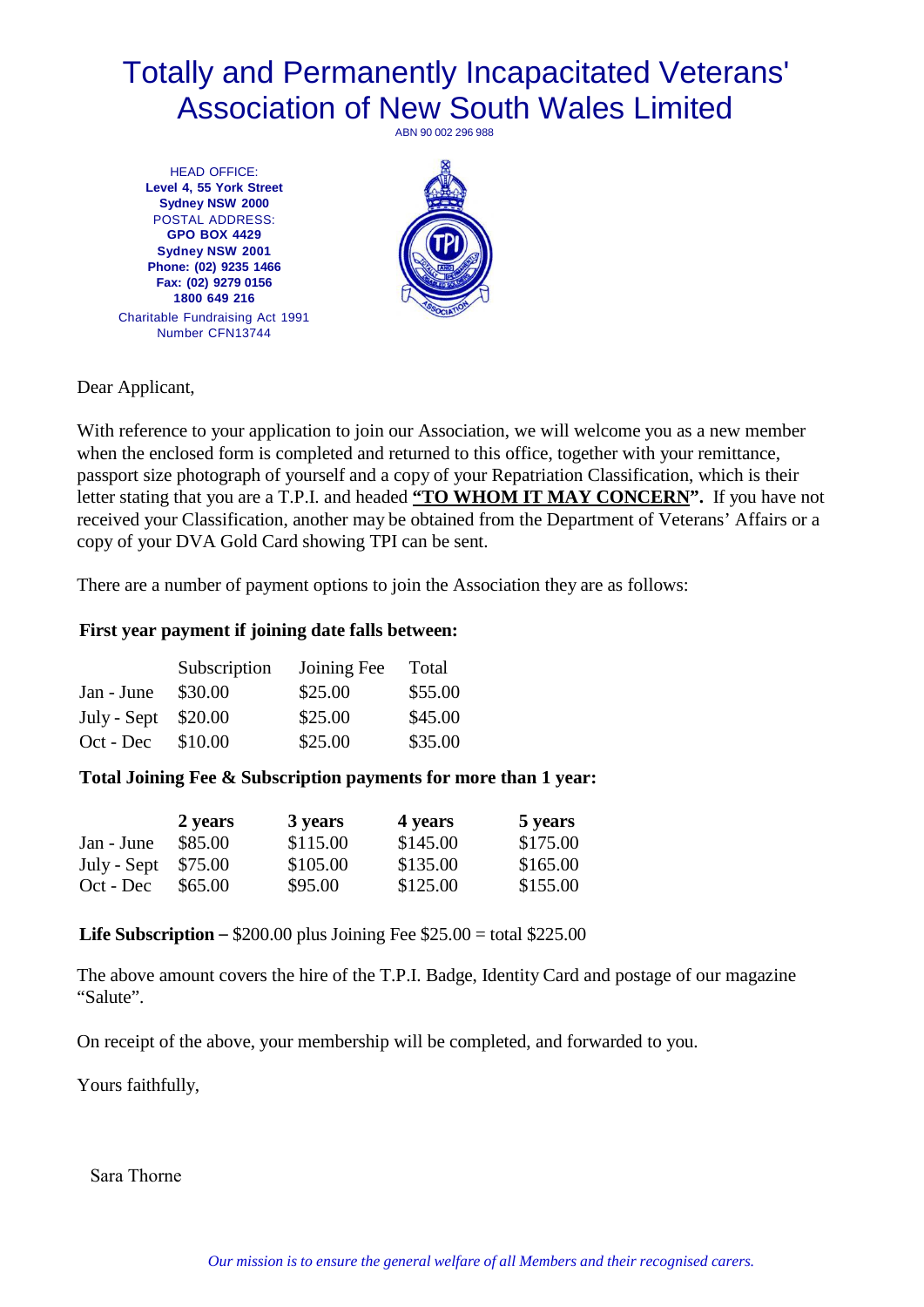# **Plastic Membership I.D. Card**

Attached is a recent photograph of myself.

Signed:



# **Privacy Act**

The provisions of the *Privacy Act* require that applicants be made aware of the following:

- The purpose for which this information is required is for the Association's internal membership records.
- The information is required under *Section 169(1)* of the *Corporations Law,* Register of Members.
- The only entity to which the Association may disclose a Member's personal information is to the Member's nominated next-of-kin or the Department of Veterans' Affairs.

| For office use only |
|---------------------|
|                     |
|                     |
| Date                |

# **Membership Application**

**Totally and Permanently Incapacitated Veterans' Association of New South Wales Limited**



*Please return this completed application form, together with your remittance, passport size photograph and a letter from DVA stating that you are a TPI or a copy of your DVA TPI Gold Card to:*

> **TPI Association of NSW Ltd GPO Box 4429 Sydney NSW 2001 or visit our office at Level 4, 55 York Street, Sydney NSW 2000 (nearest cross street is Erskine & Barrack Streets)**